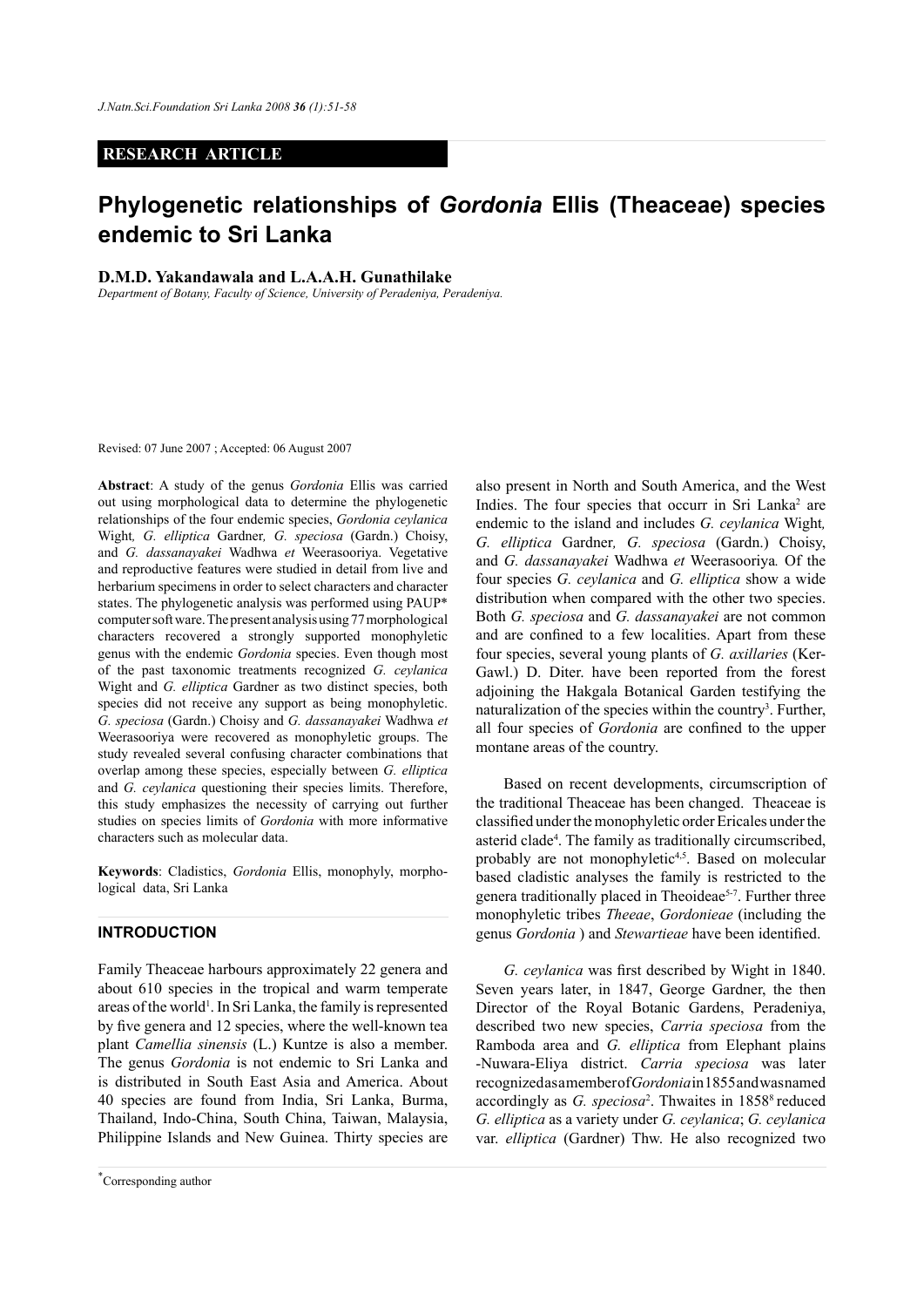species, i.e. *G. ceylanica* and *G. speciosa* and included *G. elliptica* under *G. ceylanica* as a variety. During the recent revision of the flora Wadhwa (1996), identifies four species of *Gordonia*; *G. ceylanica*, *G. speciosa*, *G. elliptica* and a newly recognized fourth species *G. dassanayakei* <sup>2</sup> . This species with pink flowers has been named in honour of Prof. M.D. Dassanayake, for his valuable contribution to the plant taxonomy of Sri Lanka.

The presence of large fragrant flowers is a characteristic feature of all *Gordonia* species. *G. ceylanica* and *G. elliptica* both bear white coloured flowers that closely resemble the flowers of *C. sinensis* (tea plant). The shape of their leaves is the character used to distinguish the two species from each other<sup>2</sup>. G. elliptica bear elliptic leaves as the name implies while *G. ceylanica* bear lanceolate leaves*. G. speciosa* bears the most remarkable bright crimson colored large flowers, which easily distinguishes them from the other 3 species. *G. dassanayakei* is also distinguished from others through its flowers, which are pink in colour (Figures 1-4).

## **METHODS AND MATERIALS**

*Materials*: All recorded locations for the occurrence of *Gordonia* species together with other possible locations were visited periodically in order to collect plants with





**Figure 3:** Flower of *G. dassanayakei* Wadhwa *et*  Weerasooriya

vegetative and reproductive parts. In addition, three herbarium specimens for each taxa were also included in the study. *Symplocos cochinchinensis* (Lour.) S. Moore (Symplocaceae) was selected as the out-group based on a study on the phylogenetic relationships of Theaceae<sup>5</sup>. The details of herbarium materials and voucher specimens are given in Table 1.

*Methods*: Vegetative and reproductive features were studied in detail in order to select characters and character states. Flowers were immersed in 70% alcohol at the time of collection, to preserve characters. All the four floral appendage series were studied separately in each flower, and characters were recorded. Observations were done under the light and stereo microscope as well as under the dissecting microscope. A total of 93 characters were coded into discrete states. Some characters were coded as binary varia- bles and most as multi-state due to extended variation (Table 2). Of the 93 coded characters, only 77 characters were used in the analysis, as the others were not informative.

*Data coding and cladistic analysis*: The characters were coded into a data matrix using the MacClade 3.04 program<sup>9</sup> . Phylogenetic trees were constructed using the PAUP\*  $4d55$  for Macintosh<sup>10</sup>. For all analyses heuristic searches were performed initially under the unordered and equal weighting criteria of Fitch parsimony<sup>11</sup> with 500 replicates, random sequence



**Figure 1:** Flower of *G. ceylanica* Wight **Figure 2:** Flower of *G. speciosa* (Gardn.) Choisy



**Figure 4:** Flower of *G. elliptica* Gardner

*March 2008 Journal of the National Science Foundation of Sri Lanka 36 (1)*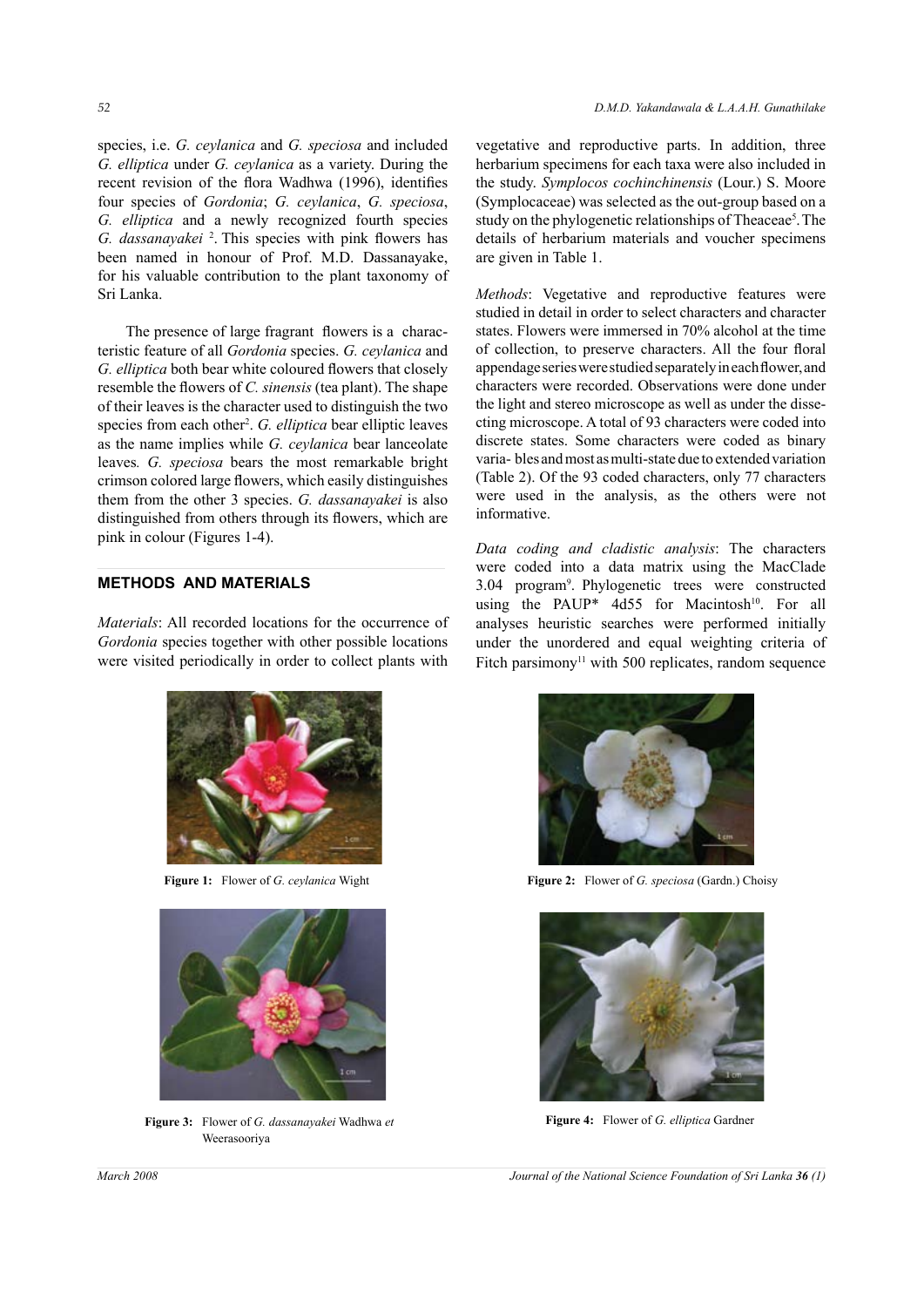additions, tree bisection-reconnection (TBR) branch swapping and MULPARS in effect, steepest descent on. Ten trees were held for each step. Strict consensus and 50% majority rule consensus trees were obtained and branch lengths and tree scores were calculated using ACCTRAN (accelerated transformation optimisation).

The initial trees found with equal (Fitch) weights were used as the basis for successive weighting. Successive weighting was carried based on the Retention Index. Re-weighting was continued until the same length was obtained in two successive rounds. Bootstrap analysis was carried out to evaluate the support for the groupings $12$ .

**Table 1:** Location and the date of collection of the field specimens and the voucher information of the herbarium specimens, National Herbarium, Royal Botanic Gardens, Peradeniya used for the morphological analyses. The herbarium specimens are indicated by the abbreviation PDN in brackets.

| Species                                   | Voucher/specimen number                                                 | Location                             | Date of collection |
|-------------------------------------------|-------------------------------------------------------------------------|--------------------------------------|--------------------|
| G. ceylanica Wight                        | GC1                                                                     | Knuckels Range (Corbet's Gap)        | 18.02.2004         |
|                                           | GC2                                                                     | Morning Side-Sinharaja               | 06.03.2004         |
|                                           | GC3                                                                     | Piduruthalagala                      | 31.10.2004         |
|                                           | GC4                                                                     | Adisham-Haputhle                     | 01.02.2004         |
|                                           | GC5                                                                     | Adisham-Haputhale                    | 03.05.2005         |
|                                           | GC <sub>6</sub>                                                         | Thangamali Plains - Haputhale        | 03.05.2005         |
|                                           | GC7                                                                     | Hakgala                              | 03.05.2005         |
|                                           | GC8                                                                     | Mahakoodagala Estate - Kandapola     | 03.05.2005         |
|                                           | GC9                                                                     | Mahakoodagala Estate                 | 03.05.2005         |
|                                           | GC10                                                                    | Nuwara-Eliya (Keena Rd.)             | 22.05.2005         |
|                                           | GCl1                                                                    | Nuwara- Eliya (Keena Rd.)            | 22.05.2005         |
|                                           | Jayasuriya & Bandaranayake, 1763                                        |                                      |                    |
|                                           | (PDN)                                                                   | Midlands, Matale                     | 23.07.1974         |
|                                           | Nowicke & Jayasuriya 7945 (PDN)                                         | Hakgala, Nuwara Eliya                | 30.06.1973         |
|                                           | Jayasuriya & Karunaratne 8252 (PDN)                                     | Kandapola-Sita Eliya Forest Reserve  | 07.09.1994         |
| G. elliptica Gardner                      | GE1                                                                     | Knuckles Range (Corbet's Gap)        | 09.05.2005         |
|                                           | GE <sub>2</sub>                                                         | Rattota-Illukkumbura Rd.             | 07.05.2005         |
|                                           | GE3                                                                     | Rattota-Illukkumbura Rd.             | 07.05.2005         |
|                                           | GE4                                                                     | Thangamali Plains - Haputhale        | 03.05.2005         |
|                                           | Huber, 797 (PDN)                                                        | Hoolankande Estate, Madulkele        | 20.08.1978         |
|                                           | Kostermans 25066 (PDN)                                                  | Knuckles, Madulkele                  | 12.06.1973         |
|                                           | Wadhwa, Weerasooriya &                                                  | Rattota-Illukkumbura Road            | 23.11.1994         |
|                                           | Samarasinghe 501 (PDN)                                                  |                                      |                    |
| G. speciosa(Gardn.) Choisy                | GS1                                                                     | Fishing Huts - Maskeliya             | 15.05.2004         |
|                                           | GS <sub>2</sub>                                                         | Adams Peak trail via. Rathnapura     | 13.02.2005         |
|                                           | GS3                                                                     | Adams Peak trail via. Kuruwita       | 13.02.2005         |
|                                           | Jayasuriya, Balasubramaniam, Greller,<br>S. & N. Gunatilleke 2835 (PDN) | Peak Wilderness, Meriyakota          | 16.08.1984         |
|                                           | Balakrishnan 592 (PDN)                                                  | Moray Estate, Maskeliya              | 03.02.1971         |
|                                           | Jayasuriya & Sumithraarachchi 1563                                      | Adams Peak Wilderness, Moray Estate  | 27.03.1974         |
|                                           | (PDN)                                                                   | Estate                               |                    |
| G. dassanayakei Wadhwa et<br>Weerasooriya | GD1                                                                     | Thangamali Plains - Haputhale        | 03.02.2005         |
|                                           | GD <sub>2</sub>                                                         | Thangamali Plains                    | 03.02.2005         |
|                                           | GD3                                                                     | Thangamali Plains                    | 03.02.2005         |
|                                           | Huber 685 (PDN)                                                         | West slopes of Knuckles - Bambarella | 22.11.1977         |
|                                           | Wadhwa & Weerasooriya 380 (PDN)                                         | Namunukula Hill forest               | 05.12.1992         |
|                                           | Wadhwa & Weerasooriya 126 (PDN)                                         | Namunukula Hill forest               | 16.10.1992         |

*Journal of the National Science Foundation of Sri Lanka 36 (1) March 2008*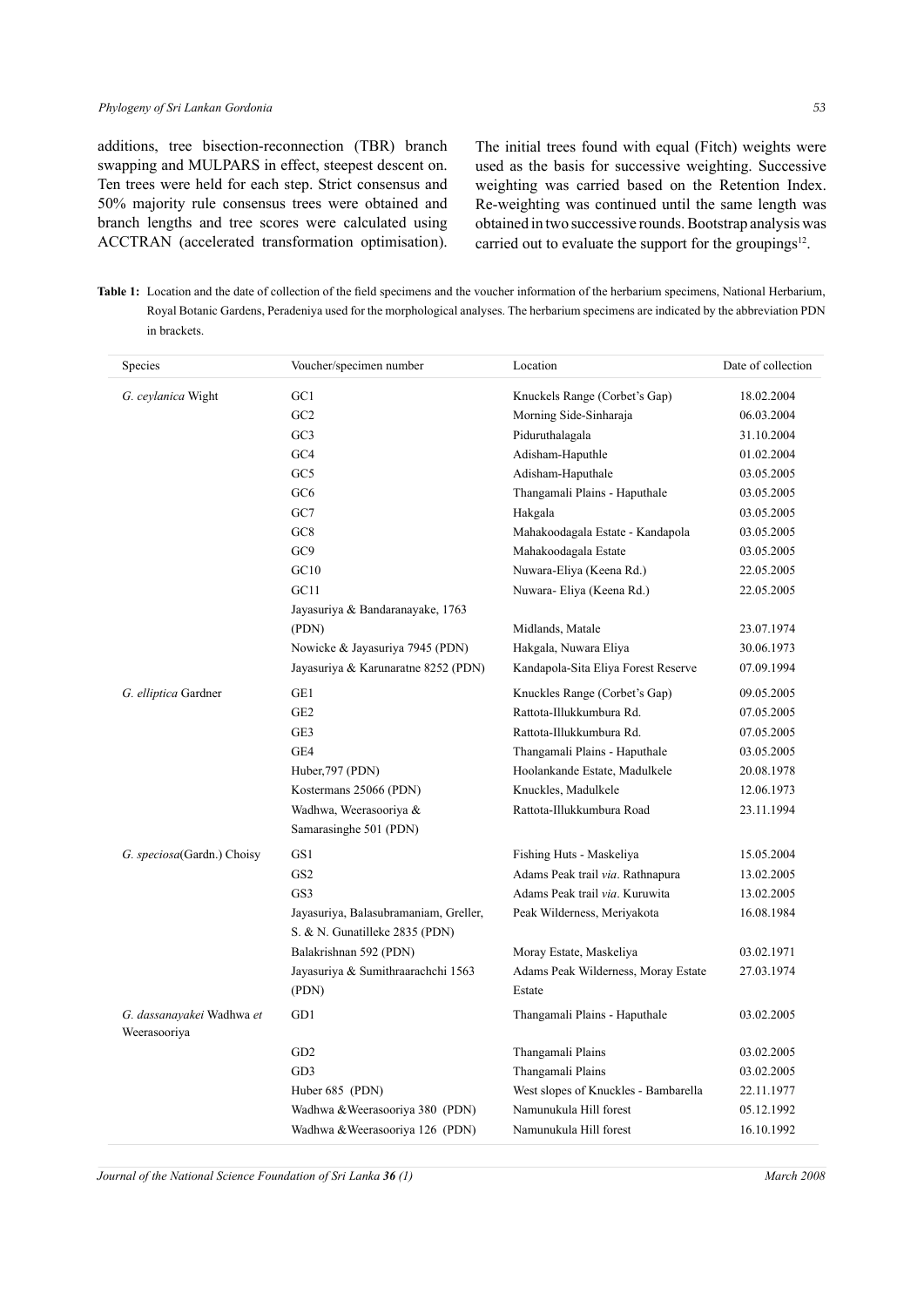| Character number      | Description                                      |
|-----------------------|--------------------------------------------------|
| Vegetative characters |                                                  |
| 1.                    | colour of the dry bark                           |
| 2.                    | colour of the live bark                          |
| 3.                    | fissured bark                                    |
| 4.                    | vertical ridges                                  |
| 5.                    | branchlets pilose                                |
| 6.                    | leaves crowed at extremities                     |
| 7.                    | leaf arrangement                                 |
| 8.                    | leaf shape                                       |
| 9.                    | leaf tapering                                    |
| 10.                   | texture of the leaf                              |
| 11.                   | leaf margin                                      |
| 12.                   | leaf apex                                        |
| 13.                   | glandular point                                  |
| 14.                   | mid-rib channeled on the upper surface           |
| 15.                   | hairs along the mid-rib                          |
| 16.                   | veins obsolete                                   |
| 17.                   | hairs on the upper surface of the lamina         |
| 18.                   | hairs on the lower surface of the lamina         |
| 19.                   | coloured flush                                   |
| 20.                   | hairs present on the young leaves                |
| 21.                   | hairs present on the mid-rib of the flush        |
| 22.                   | hairs on the leaves unicellular unbranched hairs |
| 23.                   | nature of the petiole                            |
| 24.                   | length of the petiole                            |
|                       |                                                  |
| Floral characters     |                                                  |
| 25.                   | axillary flowers                                 |
| 26.                   | solitary flowers                                 |
| 27.                   | flower diametre                                  |
| 28.                   | flower pedicle                                   |
| 29.                   | average length of the pedicle                    |
| 30.                   | flower colour                                    |
| 31.                   | sepal number                                     |
| 32.                   | orbicular sepals                                 |
| 33.                   | texture                                          |
| 34.                   | persistent sepals                                |
| 35.                   | concave sepals                                   |
| 36.                   | two large inner sepals                           |
| 37.                   | sepal arrangement                                |
| 38.                   | petal shape                                      |
| 39.                   | petal number                                     |
| 40.                   | petal arrangement                                |
| 41.                   | pubescent present on the upper surface           |
| 43.                   | pubescent present on the lower surface           |
|                       |                                                  |
| 44.                   | connate at the base                              |

**Table: 2:** Qualitative and quantitative characters assessed for the phylogenetic analyses

*March 2008 Journal of the National Science Foundation of Sri Lanka 36* (1)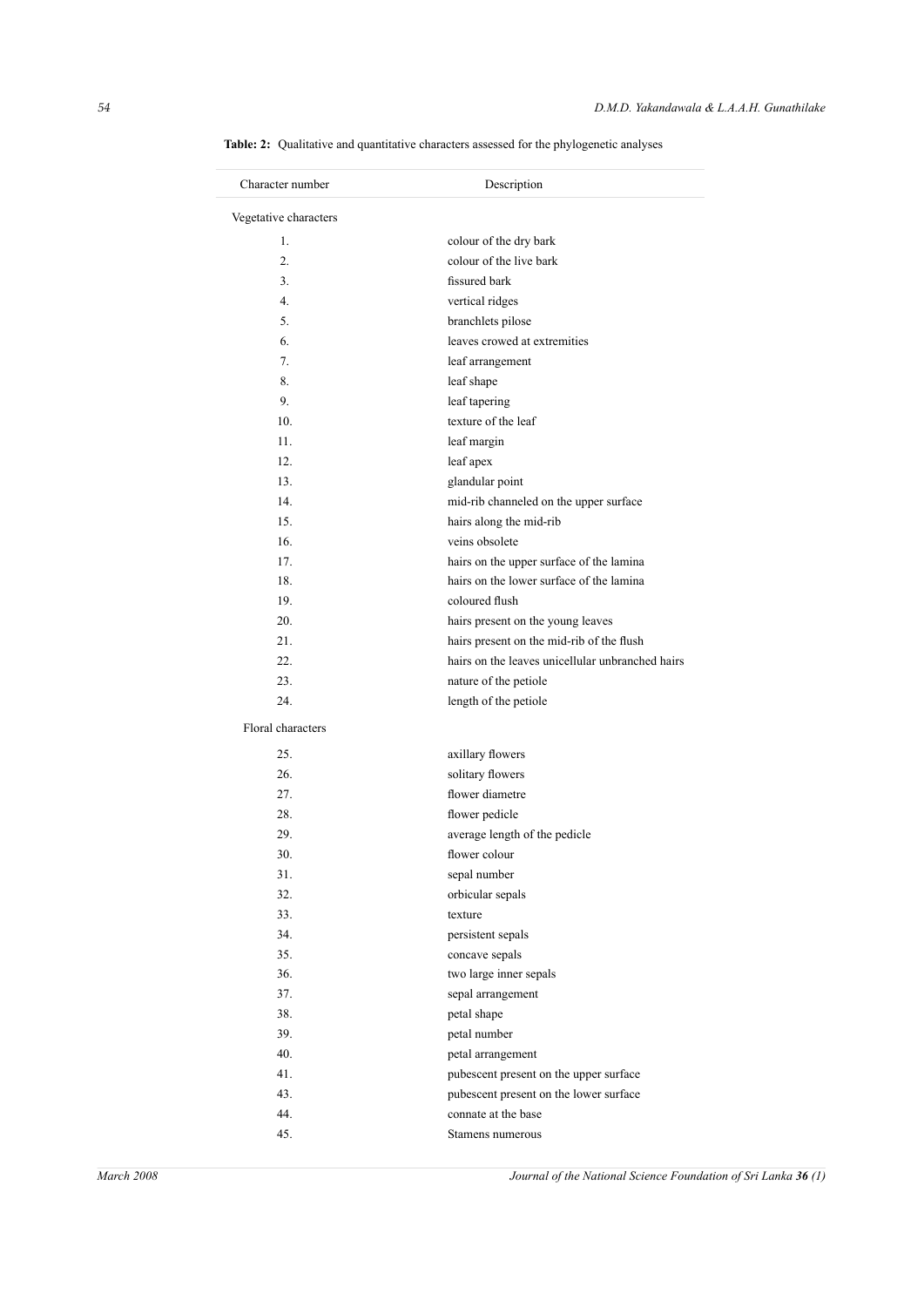| Character number | Description                              |  |
|------------------|------------------------------------------|--|
| 46.              | Stamens clustered                        |  |
| 47.              | Stamens in 3 whorls                      |  |
| 48.              | stamens free                             |  |
| 49.              | stamens adnate to the base of the petals |  |
| 50.              | stout filaments                          |  |
| 51               | length of the filaments                  |  |
| 52.              | pubescent on the filaments               |  |
| 53.              | shape of the anthers                     |  |
| 54.              | versatile anthers                        |  |
| 55.              | connective broad                         |  |
| 56.              | ovary position                           |  |
| 57.              | no. of locules                           |  |
| 58.              | hairs on the ovary                       |  |
| 59.              | unicellular, unbranched hairs            |  |
| 60.              | ovule arrangement                        |  |
| 61.              | arrangement of ovules in two rows        |  |
| 62.              | style length                             |  |
| 63.              | stout style                              |  |
| 64.              | fused style                              |  |
| 65.              | hairs on the style                       |  |
| 66.              | no. of lobes of the stigma               |  |
| 67.              | capsule texture                          |  |
| 68.              | capsule shape                            |  |
| 69.              | no. of angles in the capsule             |  |
| 70.              | persistent sepals                        |  |
| 71.              | hairs on the fruit                       |  |
| 72.              | unicellular, unbranched hairs            |  |
| 73.              | size of the fruit                        |  |
| 74.              | fruit apiculate                          |  |
| 75.              | dehiscence                               |  |
| 76.              | winged seeds                             |  |
| 77.              | flattened seeds                          |  |

### **RESULTS**

Heuristic search under the Fitch criterion yielded 42 most parsimonious trees (MPTs) with 220 steps, Consistency Index (CI) =  $0.447$  and Retention Index (RI) =  $0.686$ (figures not shown). The successive weighting resulted in a single most parsimonious tree with a length of 143.498, CI of 0.321 and RI of 0.910 (Figure 9). The genus is recovered as a monophyletic group with strong support (Bootstrap value  $= 100\%$ ). The four species of *Gordonia* has not been recovered as monophyletic. Only *G. speciosa* and *G. dassanayakei* were recovered as monophyletic groups with 96% and 73% bootstrap support respectively. Majority of *G. ceylanica* individuals were recovered as monophyletic but with no support. However, a small monophyletic group of four individuals receives a 60% bootstrap support. This large group also included an individual of *G. elliptica*. The other two individuals were scattered, where one occurred as the sister to the large monophyletic clade *G. dassanayakei*  and the large clade that includes the majority of *G. ceylanica*, while the other occurs as the basal most taxa for the genus. Majority of *G. elliptica* individuals occur as monophyletic clade together with *G. speciosa* which is nested as a strongly supported group. The rest of the individuals occur as basal taxa for the genus while one occurs within the *G. ceylanica* clade.

### **DISCUSSION**

The present analyses using 77 morphological characters recovered a strongly supported monophyletic genus with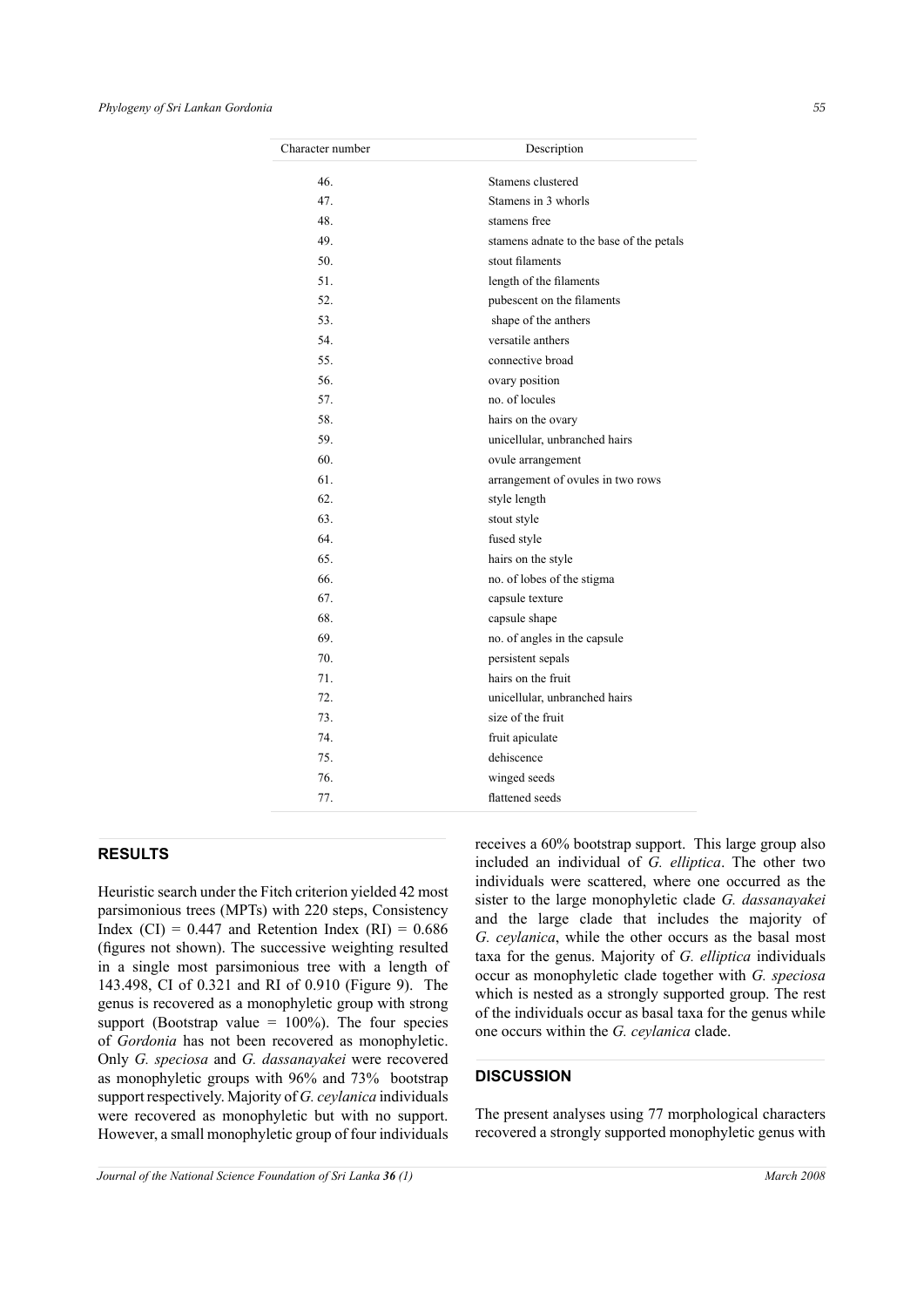the endemic *Gordonia* species. Although most of the past taxonomic treatments recognized *G. ceylanica* and *G. elliptica* as two distinct species, both species did not receive any support as being monophyletic. *G. speciosa* and *G. dassanayakei* were recovered as monophyletic groups. Even though a majority of *G. ceylanica* is recovered an a monophyletic group, this clade does not receive support. Further an authenticated herbarium specimen of *G. elliptica* (Huber, 797) is within the clade. It is interesting to note that the scattered individuals of both *G. ceylanica* (Jayasuriya and Bandaranayake, 1763) and *G. elliptica* (Huber, 797 and Kostermans, 25066, Wadhwa, Weerasooriya & Samarasinghe 501) are herbarium specimens that were cited under each of these species as 'examined specimens' during the revision of the family for the Revised Handbook to the Flora of Ceylon2 . Considering the two taxa, *G. elliptica* individuals are the most displaced. Several reasons may attribute to this situation. In many circumscriptions, the distinction between the two species are based on few characters; the latest revision employs the leaf shape and the presence of hairs on the young leaves and branches to distinguish *G. ceylanica* from *G. elliptica* and *G. dassanayakei.* However, during the present study, populations of *G. ceylanica* were encountered with glabrous young leaves and branches (specimens collected from Pidurutalagala). During these instances, the leaf shape will be the only character that will distinguish the

two species. During the detailed study of morphological characters too it was noted that many characters overlap. Distinguishing between *G. elliptica* and *G. dassanayakei*  is straight forward with the white flowers; elliptic leaves and the slightly revoluted margin in the lower part of the leaves of the former. Considering the leaf shapes, although shape seems to be consistent for a given species, during coding of data it was apparent that the shapes showed a continuum. Further, the leaf shapes of *G. elliptica* and *G. dassanayakei* were overlapping in many instances, with the only difference being the difference in size. In such a case as this, the flower colour becomes the only parameter that differentiates *G. elliptica* and *G. dassanayakei*. Studying herbarium specimens in detail at the National Herbarium, Royal Botanic Gardens, Peradeniya also had proved this argument. Several specimens that had been identified/ authenticated for species level during the revision of the flora had key characters that were overlapping. The specimen that is identified as *G. ceylanica*, (Weerasooriya, Samarasinghe and Karunaratne, 116) is similar to *G.dassanayakei* in all aspects except the leaf shape, which is lanceolate. Even the flower colour is indicated as pink. One may argue that this should remain under *G.ceylanica* since the leaf shape is lanceolate, but then the question arises as to whether the flower colour should not be taken into consideration when assigning a species? Further, *G. ceylanica* (Kostermans



**Figure 5:** Fruits of *G. dassanayakei*  Wadhwa *et* Weerasooriya





**Figure 6:** Fruits of *G. elliptica* Gardner



**Figure 7:** Fruit of *G. ceylanica* Wight **Figure 8:** Fruit of *G. speciosa* (Gardn.) Choisy

*March 2008 Journal of the National Science Foundation of Sri Lanka 36 (1)*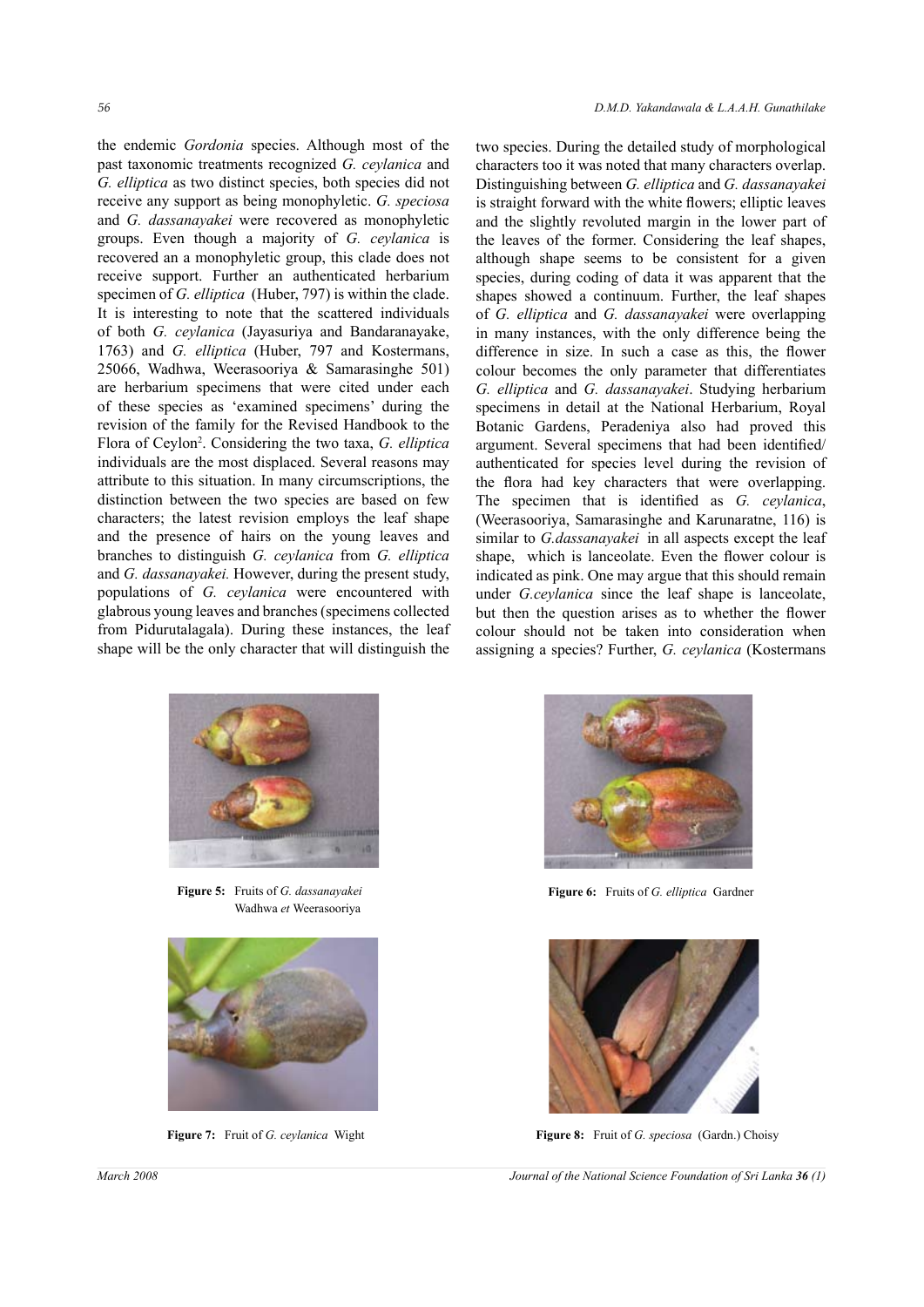





25099) is another specimen with the flower colour indicated as purple. Nooteboom 3413 is identified as *G. ceylanica* but this specimen bearing elliptic leaves shows close resemblance to *G. elliptica*. Similarly, Waas 1614 is determined as *G. elliptica*. But it is similar to *G. ceylanica* in all aspects. Even the leaf shape is lanceolate. Therefore, it is evident that the identification of *G. elliptica, G. ceylanica* and *G. dassanayakei* does have problems with certain morphological characters. These problems of overlapping characters would have been one reason for not recovering monophyletic groups. Further, these characters which were considered may not have evolutionary significance. *G. dassanayakei* is recovered with moderate support. *G. dassanayakei* together with a majority of *G. ceylanica* contributes to a larger monophyletic group with no support. *G. speciosa* has received strong support as monophyletic. This group is placed once again within a large monophyletic group together with *G. elliptica,* where the large clade has not received support.

According to the present study and detailed character analysis, only *G. speciosa* could be unequivocally placed into a species. *G. speciosa* had clear-cut, well defined characteristics of its own, while the other three species had characteristics that seemed to overlap with each other. Considering the leaf shapes, *G. speciosa* leaves had a consistent, unique, characteristic appearance with highly revolute margins and a thick, shiny leaf lamina, which set it apart from the rest. Comparing the fruit shapes (Figures 5-8) it could be seen that the fruits of *G. speciosa* had a unique pyramidal shape, while the fruits of *G. elliptica*, *G. dassanayakei* and *G. ceylanica*  all had a similar globose appearance. Comparison of